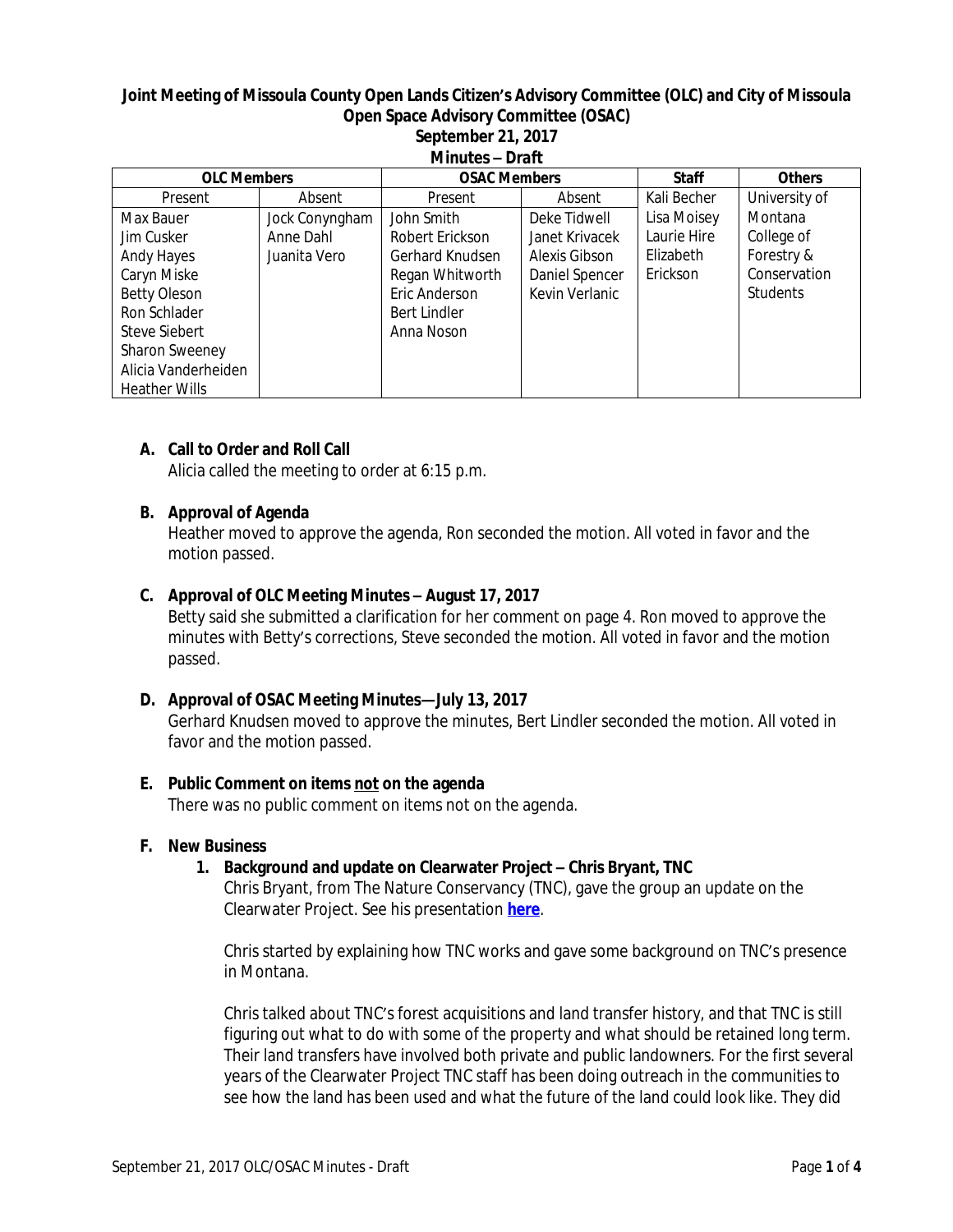start work pretty quickly with the Forest Service to clean up the checkerboard ownership pattern of the neighboring lands.

The group told Chris that he should keep both boards informed of the political challenges TNC may face and how individuals can help support TNC in the political realm.

The Liberty Fire burned around 7,000 acres and TNC staff checked in frequently with the incident commands during the fire. TNC is not very concerned about the damage caused, and some of the burned area may actually benefit from the fire.

Chris talked about the conservation easement partnerships with TNC in the area in which a conservation easement is placed on TNC held land at time of transfer. Most of the easements are held by Five Valley's Land Trust and some were presented to OLC for Open Space Bond funding. He talked about the partnerships on the Mount Dean Stone project that could be used as a model for other projects in the Blackfoot. TNC doesn't know who the ultimate owner of Mount Dean Stone will be.

Chris gave an update on the Bonner Hill Open Space Bond project. TNC is ready to donate the 104 acre property behind the Elementary school to the right conservation related party as long as it benefits the Bonner Milltown community.

Chris talked about the other projects happening with different partners, and said there are a lot of opportunities for community based recreation and involvement. In response to a question on public access, Chris clarified that most of the conservation easements don't allow for public access, which is up to the landowner. TNC staff tries to not sell land to private landowners that would limit public access.

Chris said the Montana Forest Legacy project was a huge risk for them, but once they found successful partnerships, the other major purchases, like the most recent acquisitions, were easier to make.

The group talked about the timber activity on the property and road access to the land. Chris said TNC has been contacted by groups requesting opening more roads on the land. TNC has said they are willing to work with organized groups who can commit to maintaining the roads, and noted that so far no group has been able to come forward with a plan that could work. TNC has been successful in being ready to jump at opportunities as they come up.

The group asked if the TNC land conveyed to DNRC falls under the State Education Trust Lands. Chris said it does, and there is a fairly complicated formula of who the beneficiary is of the trust funds from those lands. If certain sections go to particular organizations, there may be very specific conditions and restrictions to how the land is used. Heather talked about conditions that were set up when land was exchanged in Potomac, and said it was a community driven effort to make those arrangements happen.

Chris talked about the potential future for forestry and fire in the area, and that wants to encourage larger tree growth and focus on ecology and not economics. Paying for the tools to accomplish their goals is another challenge. Alicia asked if there is a fiber agreement in place for any of the Clearwater Project lands, and Chris said there is not.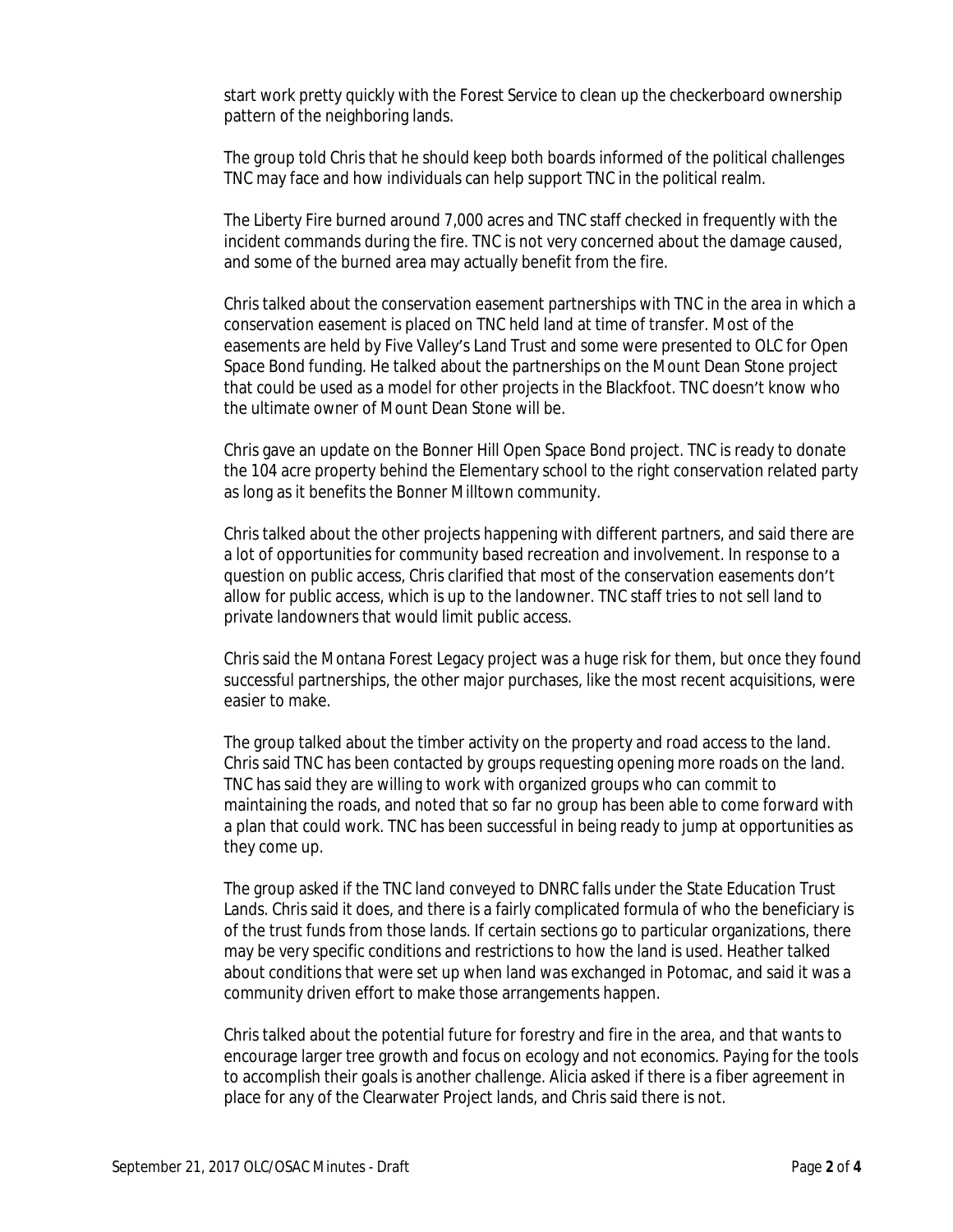Elizabeth talked about the history of the early City Bonds and the community's shifting goals in how to use the funding, where the 1980s people wanted to protect view sheds and overtime additional values were identified to protect, such as wildlife habitat, recreational opportunities, and working lands.

# **G. OLC/OSAC updates**

Elizabeth updated the group on OSAC's projects over the past year. The Oxbow Cattle Bond Project was the most recently approved project, and there is close to \$320,000 left in the City's portion of the bond.

Ron Erickson talked about some of the more exciting projects OSAC has done over the past year. One project was to help complete the Milwaukee Trail where they bought part of a bridge which will contribute to making the connection happen in the near future.

Alicia explained to the group that over the last year there were a few joint City-County projects which spurred some discussions at OLC about how the funding was split, the overall process, and other opportunities. She asked if any similar conversations happened during OSAC meetings. OSAC members said they saw those projects as exciting and different in part due to the additional funding contributions. Many of the opportunities that come before OSAC are projects that may not ever come back or if they do, they would at a much higher price.

OLC members asked if OSAC would remain intact when the City's bond funds run out. Ron Erickson said they haven't fully addressed that question yet. OSAC members said their board was created by City Council and it would be up to them to decide if the board would continue. OLC members said they have a community outreach and education subcommittee that works to do more beyond recommending funding on bond projects.

OSAC members talked about their relationship with the Conservation Lands Advisory Committee and the input that committee gives on potential acquisitions made by the City.

The members talked about how bond funding could be used and if it would be possible to set funding aside for ongoing maintenance.

# **H. Communications/Questions**

# **1. Staff Communications**

Kali and Elizabeth talked to the group about a joint City-County Project. Elizabeth said the plan that governs the work done by OSAC to vet their projects needs to be updated. City and County Staff have been working together to look at the process to update this plan and others regarding three main areas – Parks, Trails, and Open Space. There will be small working group created to go through the 2006 Update to the 1995 Open Space Plan and essentially do an audit on what needs to be updated. The goal is to have a completed update done by the spring 2018; but the plan would be looking forward about 10 years. The plan would basically include land within City limits as well as County land within the entire Missoula Planning Region, but would not include public lands.

# **2. General Communications and Questions**

Sharon said they are getting ready for their annual craft fair for the end of November.

Betty said the M2Green owes 1.2 million in back taxes and Missoula County has put a lien on almost everything but the land. The school and fire district will be getting around